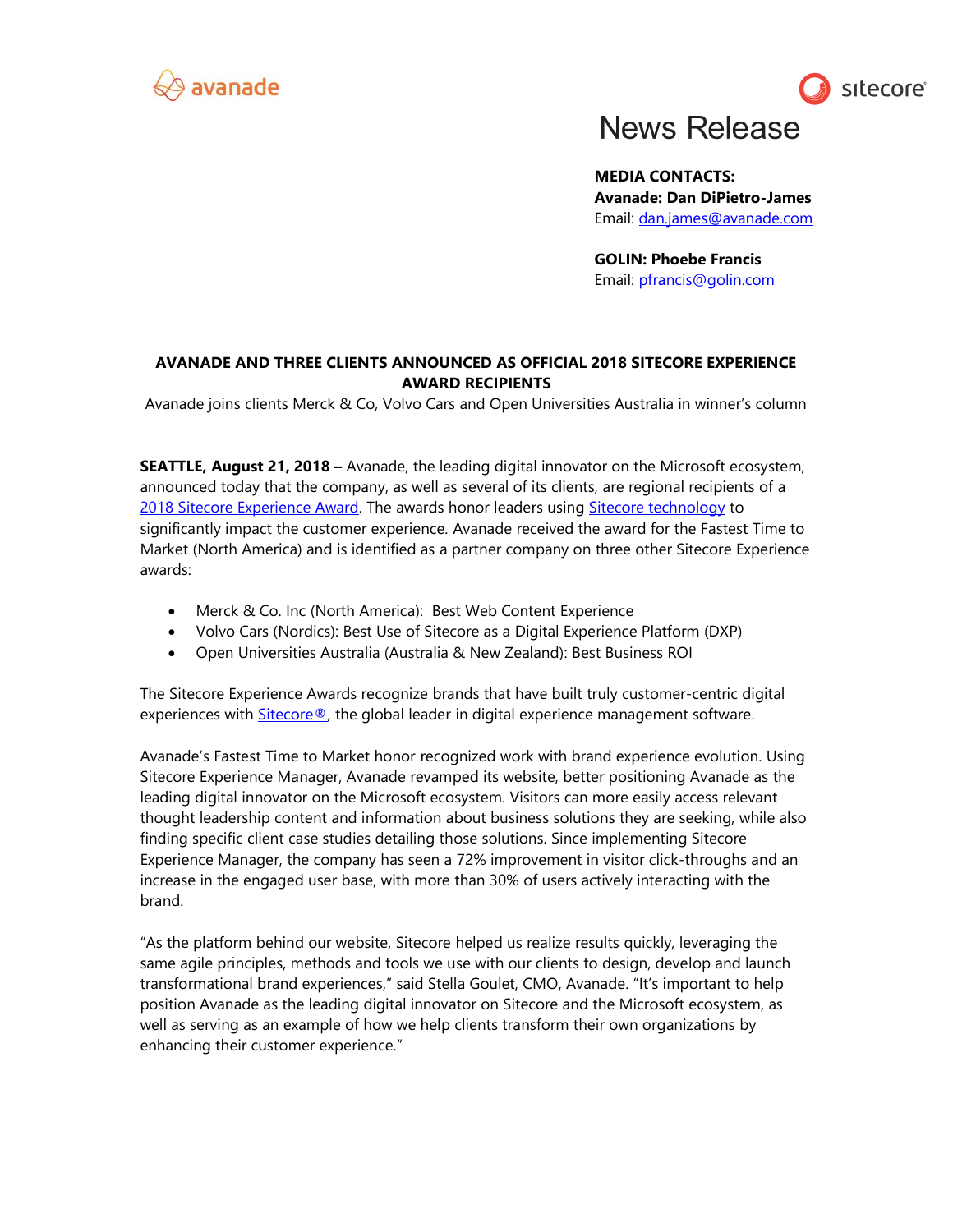



# **Merck & Co. begins a new chapter for the Manuals**

The Best Web Content Experience awarded to Merck & Co., Inc., Kenilworth, NJ, USA, recognizes the company's efforts to digitize and modernize a set of medical reference materials known as The Merck Manuals in the United States and Canada, and MSD Manuals across the rest of the world. The company used the Sitecore Experience Platform to help meet its goal of bringing highquality, trustworthy health care information to 3 billion health care professionals and patients worldwide by 2020. Following the deployment, traffic to the Manuals' website increased to approximately 450,000 impressions garnered each day, with more than 14 million sessions logged each month.

"This is a great example of good user experience, "said Michael DeFerrari, director of digital publications for the Merck Manuals. "Not only does the end consumer—such as physicians and patients—get a great experience, so do those who update and publish the content. It is critical to have an excellent platform with efficient, user-friendly, and well-configured tools."

## **Volvo Cars' digital transformation drives innovation**

Receiving the award for Best Use of Sitecore for DXP, Volvo Cars used several Sitecore products, including Sitecore Experience Manager, Sitecore Experience Platform and Sitecore Federated Experience Manager. The digital experience initiative redefined the way people experience Volvo Cars online, helping to deliver an agile, innovative and efficient digital experience for customers on a global scale. In fact, Volvo Cars has seen a 31% increase in total web traffic and a 7% increase in global sales.

"With many consumers already decided on the car they want long before visiting a dealership, selling is increasingly occurring online," said Rowan Holloway, senior platform product manager at Volvo Cars. "This initiative has not only provided us with a new and profitable sales channel that will only grow over time, but also places Volvo firmly at the forefront of digital transformation."

#### **Open Universities Australia makes higher education more accessible via online marketplace**

Open Universities Australia (OUA), an education marketplace positioned as the go-to destination for online higher education in Australia, received the Best Business ROI award from Sitecore. OUA has leveraged the Sitecore Experience Platform as the foundation for transforming the experience of prospective and existing students across their journey from choice through to successful study completion. The platform also provides a more seamless experience for university providers. The new platform has begun to drive a significant increase in online lead capture and new student enrollments and represents an exciting new phase of growth for OUA.

"This project has fundamentally changed the way OUA delivers access and choice to students seeking higher education opportunities," said Catherine Reynolds, head of consumer marketing at OUA. "It has also provided the foundations for future improvements, allowing us to address immediate challenges while building solutions that will drive results for us long-term."